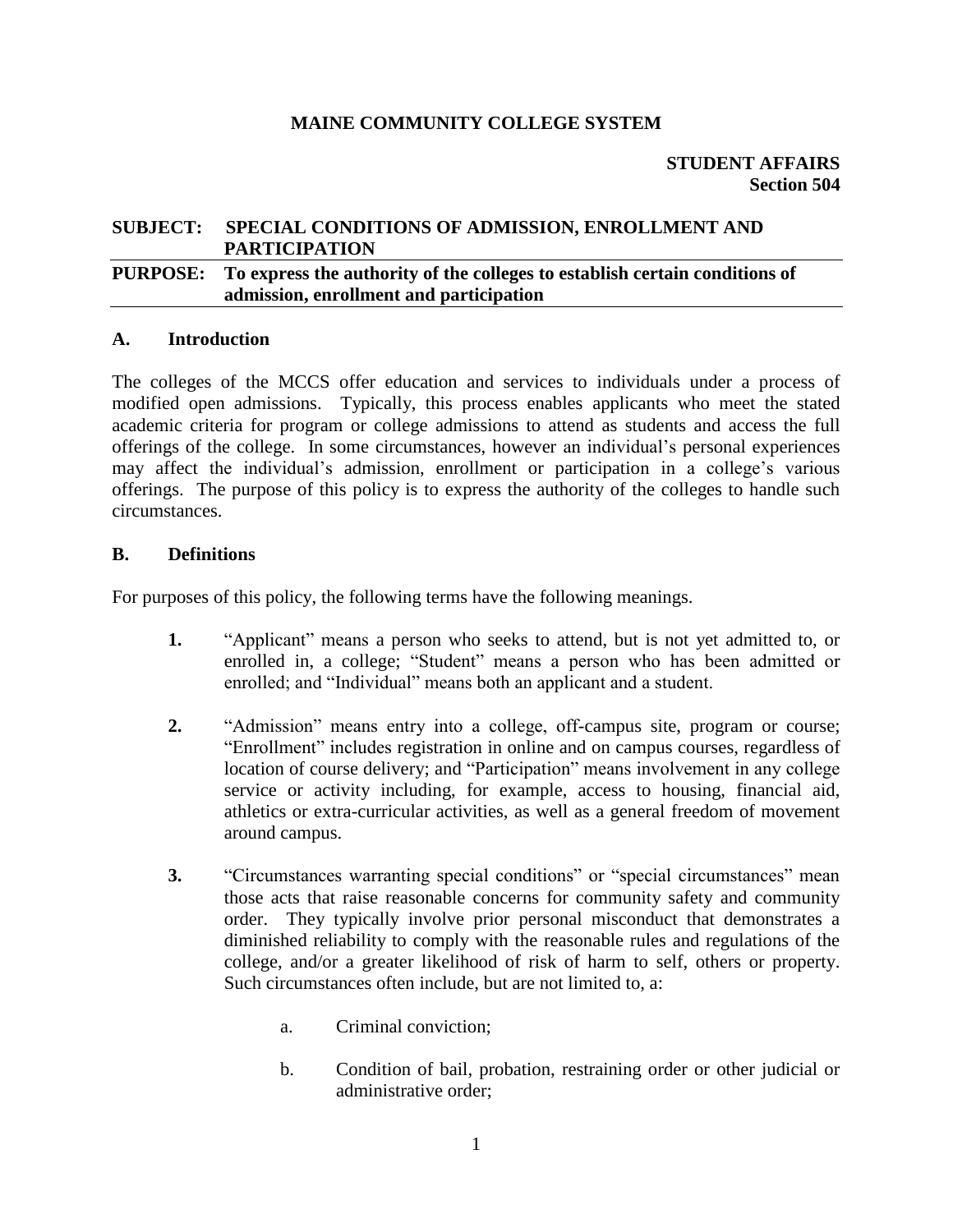- c. Pending arrest, indictment or other criminal charge;
- d. Report or recommendation of a law enforcement, probation or parole officer that relates to the risks of harm or disruption that an individual may present;
- e. Report or recommendation of a mental health professional that relates to the risks of harm or disruption that an individual may present;
- f. Civil litigation whose allegations raise like concerns for a college; or
- g. Lack of evidence of an individual's ability to succeed academically or other evidence that the individual is unlikely to succeed. Such evidence includes but is not limited to the individual's prior performance at other educational institutions.
- **4.** A "condition" can include either exclusion, restriction or both.

### **C. Completed vs. Evolving Matters**

This policy applies both to those special circumstances that have been completed and those that are still evolving. For example, this policy applies to instances when an individual has been criminally convicted or facing criminal charges not yet proven. While this policy recognizes the presumption of innocence that attaches to the latter, this policy also recognizes, and adopts here the equivalent of, the prudent interim approach of courts in imposing reasonable restrictions on the individual until the process for finding guilt, innocence or other disposition is complete.

### **D. Authority to Exclude or Limit**

A college may exclude or limit an individual's admission, enrollment or participation to the extent that an individual's special circumstance diminishes the individual's:

- **1.** Likelihood of success in a program of academic study, particularly one for which admission is competitive;
- **2.** Ability to be placed in a required internship or clinical experience;
- **3.** Ability to qualify for a professional license after graduation;
- **4.** Ability to qualify for financial aid, especially federal financial aid if there is a drug-related conviction;
- **5.** Compatibility for placement in a college residence hall;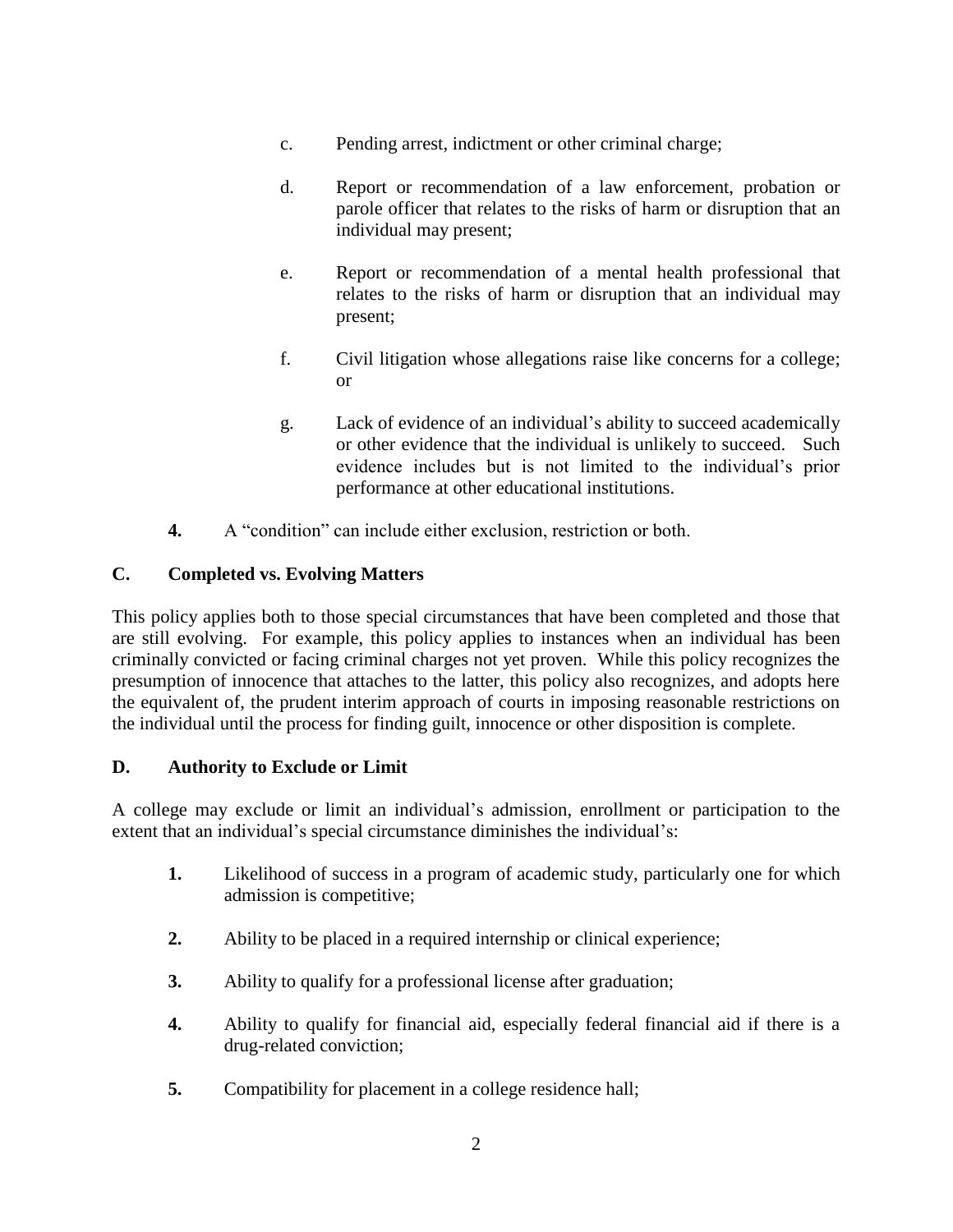- **6.** Trustworthiness for on-campus employment;
- **7.** Reliability to comply with the reasonable rules and regulations of the college; and
- **8.** Reliability not to present a greater likelihood of risk of harm to self, others or property.

### **E. Determining Whether to Exclude or Limit a Student**

In determining whether to apply any conditions to an individual with a special circumstance, a college should:

- **1.** Identify the specific nature of the individual's special circumstance. For example, a college should consider the following:
	- a. Whether the conduct underlying the special circumstance was admitted or proven, or is not yet admitted or proven;
	- b. When and how recently the conduct was committed or alleged to be committed, and whether the individual was a juvenile or adult at the time;
	- c. Whether the conduct was against a person or property; violent or passive; and intentional, reckless, negligent or grossly negligent;
	- d. Whether the harm actually or allegedly caused was minor and temporary or serious and permanent;
	- e. Whether the individual acknowledged the individual's responsibility by plea, or contested by trial and/or appeal;
	- f. What punishment, if any, was imposed on the individual; whether that punishment was satisfactorily completed; whether the individual is on bail, probation or parole, and, if so, the terms and conditions thereof; and the perceived degree to which the individual has been rehabilitated; and
	- g. Any other factor that is relevant and material.
- **2.** Consult, as appropriate, with the MCCS General Counsel;
- **3.** Weigh the individual's circumstances against the college's interests in, for example, those issues addressed in *Section D* above and determine the rational relationship between the facts of an individual's particular case and the college's interests in excluding or limiting the individual; and